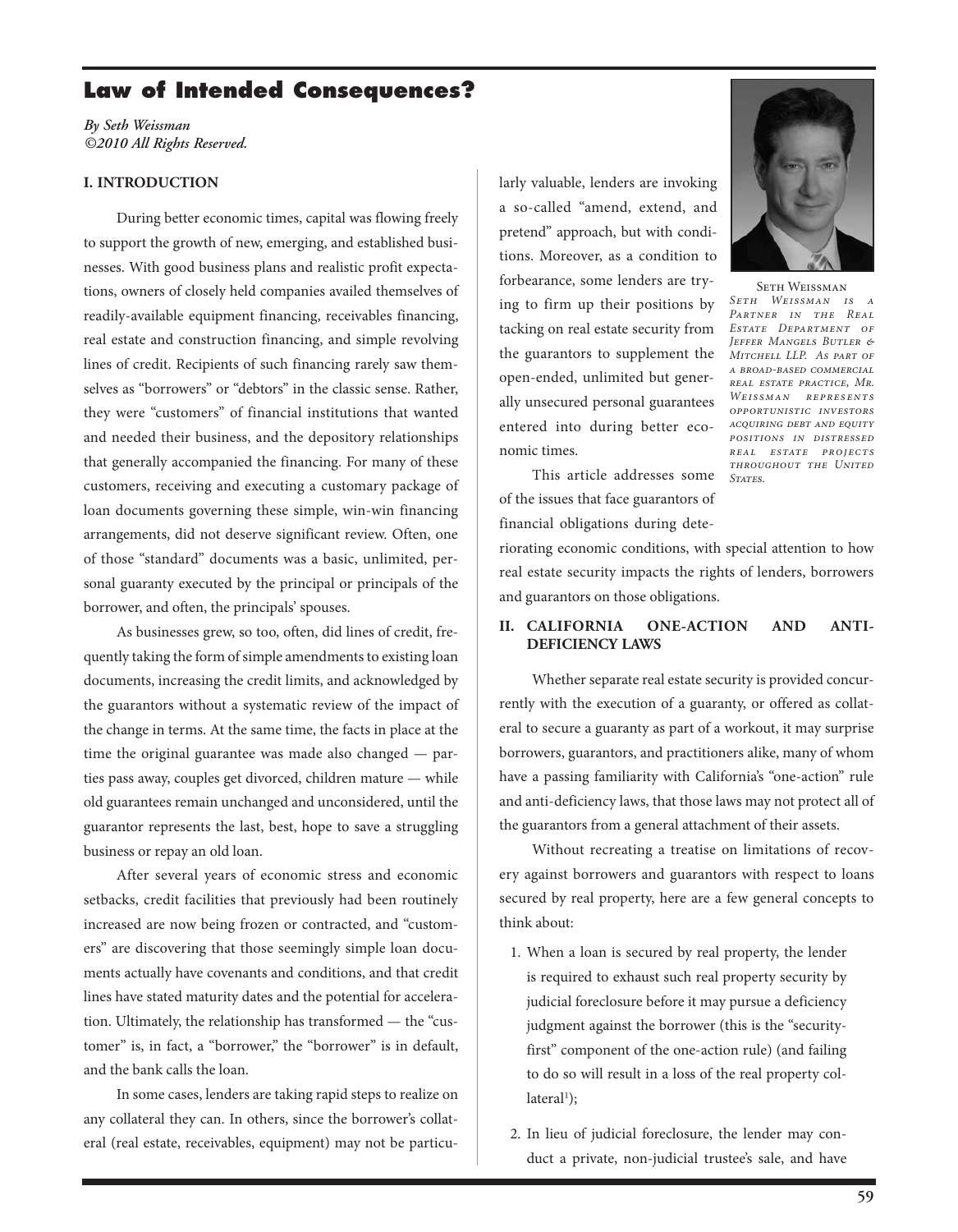no further right to pursue the borrower for any deficiency (but preserve the right to pursue a guarantor for the deficiency);

- 3. Waivers by borrowers of the foregoing protections are generally not enforceable; and
- 4. A pledge of real property by a third party (not the borrower) to directly secure the borrower's debt (referred to as an "accommodation pledge"), is a suretyship relationship under Civil Code section 2787,<sup>2</sup> for which the surety would have the right to assert suretyship defenses codified in Civil Code sections 2787 through 2855, including compelling the creditor to first proceed against the primary obligor or any security provided by the primary obligor (rather than the surety), which defenses, however, are waivable.

#### **III. SURETY VS. GUARANTY**

Consider this example: Borrower Bob gets a loan — a simple line of credit for Borrower Bob's business. The lender wants some real property security. Surety Steve (Borrower's Bob's brother-in-law) grants a deed of trust to the lender to secure Borrower Bob's loan. The deed of trust does not include any suretyship waivers. Borrower Bob defaults on the loan. The lender sues Borrower Bob for recovery, but Borrower Bob rightfully objects arguing that the lender is required to pursue the security first. The lender files an action against Surety Steve to foreclose on Surety Steve's property. Surety Steve objects, claiming that the lender must first pursue Borrower Bob pursuant to Civil Code section 2845. This is a circular problem that does not bode well for the lender, all because the lender did not get a waiver from Surety Steve of the defense under Civil Code section 2845 that the lender must pursue the primary obligor first.

As a general matter of practice, sophisticated lenders are aware of this problem, and do not generally accept accommodation pledges to secure the primary debt. Rather, where the only real property security for the loan is to come from a third party, it is generally structured as a non-recourse guaranty, which guaranty is secured by the guarantor's real property. Since most form guarantees contain broad suretyship waivers, there is less risk that the waivers will be overlooked (as they may not generally be contained in a lender's form deed of trust), and the lender will be able to pursue the real property security without claim that it must first go after the borrower.

Conversely, in the present land of hard money bridge lending, opportunistic (but perhaps less sophisticated) lenders may think that a deed of trust from a third party is as good as from the borrower, and not think about or understand suretyship implications.

Let's change our hypothetical and assume that the loan to Borrower Bob is secured by Borrower Bob's real estate, as well as a full recourse guaranty (unsecured), with full waivers of all suretyship defenses, executed by Guarantors Greg and Gretchen (Borrower Bob's parents). Borrower Bob defaults on the loan, and the lender pursues an action directly against Guarantors Greg and Gretchen, without ever first going after Borrower Bob's real estate security. This is generally permitted, as a guarantor's obligations are generally regarded as separate and distinct from those of the Borrower, and the security-first protections afforded by Code of Civil Procedure section 726 are intended only to protect the borrower, and do not apply to guarantors who have waived all such protections.

## **IV. ADDITIONAL SECURITY AND THE ONE-ACTION AND ANTI-DEFICIENCY RULES**

Expanding this hypothetical further, assume that as the economy declined further, Borrower Bob and the lender agreed to a forbearance and restructuring of Borrower Bob's loan, but as a condition to the restructuring, the lender required Guarantors Greg and Gretchen to secure their guaranty with a separate deed of trust against an office building they owned. Assume further, however, that before this restructuring, Greg and Gretchen got divorced. They had been married for 50 years, and all of their assets were community property. In the divorce, Guarantor Gretchen got a lot of cash and other assets, and Guarantor Greg got the very valuable office building. They are still guarantors under the guaranty, with joint and several liability, but only Guarantor Greg puts up collateral (the office building) to secure the guaranty.

Do the security-first and anti-deficiency rules apply to the enforcement of Guarantor Greg and Guarantor Gretchen's guaranty secured by Guarantor Greg's real estate? Can the lender obtain a general attachment of Guarantor Greg's and/or Guarantor Gretchen's assets without first pursuing the office building securing the Guaranty?

A common reading of the general anti-deficiency rules,<sup>3</sup> is that they do not apply to guarantors. However, the answers to the inquiry are not strictly found in the classic anti-deficiency statutes. Rather, California law generally provides that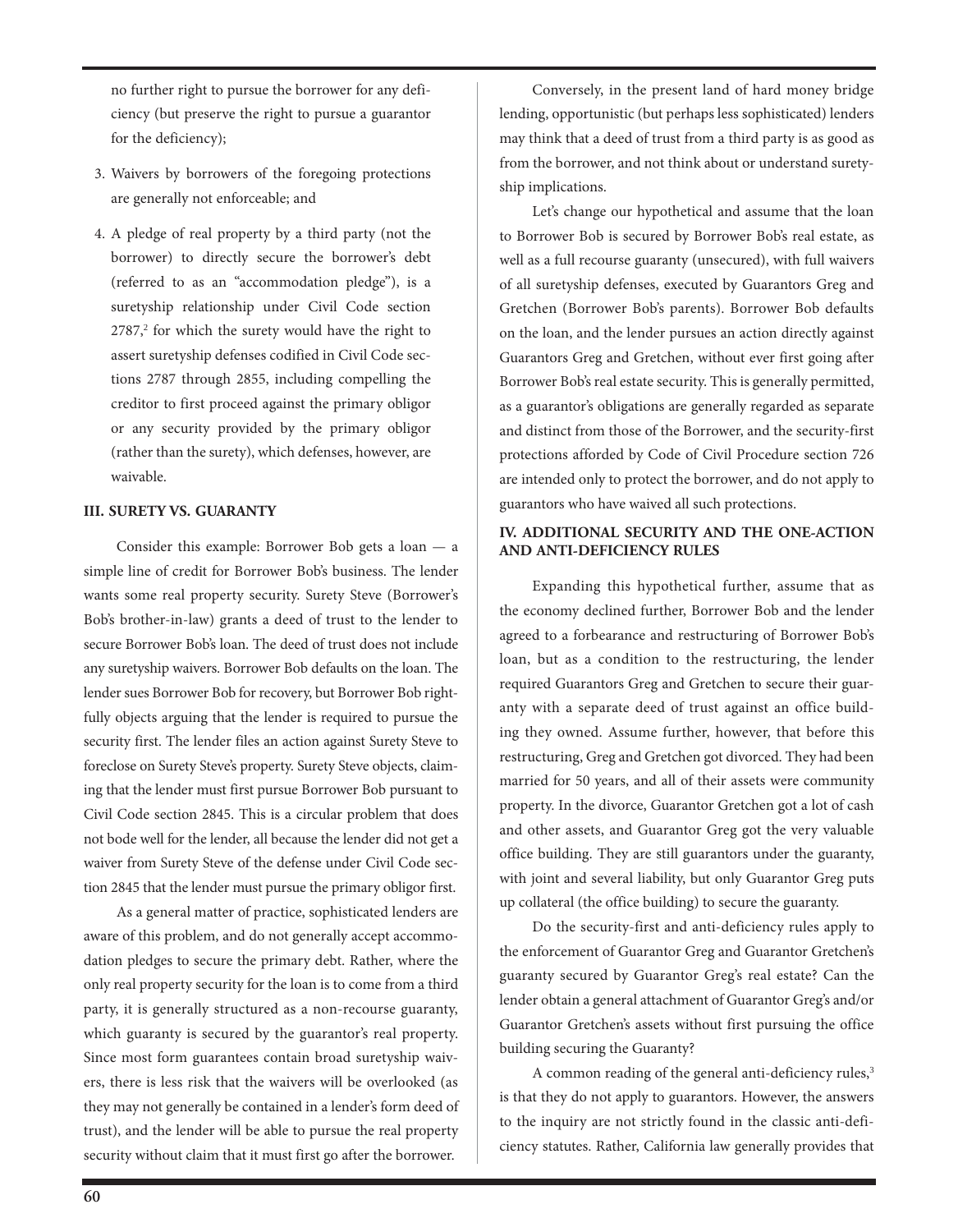an attachment may not be issued on a claim which is secured by any interest in real property arising from agreement, statute, or other rule of law (including any mortgage or deed of trust of realty and any statutory, common law, or equitable lien on real property), except to the extent that, through no fault of the secured party, the security has become valueless or has decreased in value to less than the amount then owing on the claim (in which event the amount so secured by the attachment shall not exceed the lesser of the amount of the decrease or the difference between the value of the security and the amount then owing on the claim).<sup>4</sup>

 So, in the case of Guarantor Greg and Gretchen's guaranty, which has been secured with real estate, it would appear that the lender's right to attachment would be limited to the amount of the deficiency. Or is it? Recall that Greg and Gretchen are now divorced. When they originally executed the guaranty, they were married and they held, as community property, all of the cash, personal property, and real property that was eventually divided in the divorce. The office building is very valuable — and exceeds the amount of Borrower Bob's loan. Can the lender attach Gretchen's assets despite the presence of such valuable security?

This issue was recently addressed in the California appelate court decision in *Bank of America, N.A. v. Stonehaven*  Manor, LLC.<sup>5</sup> In this case, three persons jointly and severally guaranteed a loan — which loan itself was secured by real property, and one of the guarantors also secured the guaranty with its real property. The other two guarantors did not separately secure the guaranty. Upon default by the borrower, Bank of America pursued the real property security of the borrower and the guarantor that granted the security interest in its real estate, and sought general attachment of the property of the other guarantors. The other guarantors objected to the attachment of their assets on the grounds that the guarantee-based claim against them was secured by real property (of the other guarantor), and that attachment was therefore precluded by Code of Civil Procedure section 483.010(b). The court concluded that the lender had the right to seek attachment of those guarantors' assets. The court reasoned that the "joint and several" language in the guaranty meant that it should be read as three separate guarantees (for which they had not given separate security), and further, while not expressly stated in these terms, that even if the guaranty was read as one guaranty, and even though that guaranty contained the full complement of suretyship waivers with respect to the fact that the underlying loan was secured by the borrower's real property, and notwithstanding the fact that there was no express waiver of Code of Civil Procedure section 483.010, that language in the guaranty specified that nothing in it "shall be deemed to limit the right of [Bank] … to obtain … prejudgment attachment."<sup>6</sup>

Is this the right result? Would the court make the same conclusion had the lender pursued attachment of the assets of the guarantor that had executed the deed of trust securing the guaranty? The language authorizing the right to seek attachment is just as present as it relates to that guarantor. Should a waiver of Code of Civil Procedure section 483.010 be implied from such language, or should an express waiver referencing such provisions be required? Should such a waiver be enforceable at all?

At first blush, given the broad view that guarantors can, and routinely do, waive every possible defense, it should be no surprise that the court would be so dismissive with respect to those guarantors that did not put up real estate collateral. In fact, the question may be more to the point of why the guarantor that did pledge real estate is protected by Code of Civil Procedure section 483.010. However, by analogy, consider the situation where two persons execute a promissory note, as joint and several obligors for a debt, but only one of them pledges real estate collateral. Is the obligor that did not put up real estate collateral protected by the one-action rule? In the 1987 decision in Pacific Valley Bank v. Schwenke,<sup>7</sup> the court held just that. How is that any different than in the guarantor example described above? Is the co-signer on a loan not effectively a guarantor — and, as such, should they be permitted to waive the protections of the anti-deficiency laws suretyship defenses?

At the end of the day, it would seem that we would need to go back and explore the public policy for the general oneaction and anti-deficiency protections afforded borrowers, and consider under what circumstances the guarantor securing his guaranty should have similar benefits in exchange for the additional security afforded the lender. We also need to consider whether a guarantor that pledges real estate security for its guaranty (either at inception or as part of a workout) anticipates that he or she is protected by the one-action rule, or whether a waiver of Code of Civil Procedure section 483.010 is enforceable. In the 1992 case of *First Interstate Bank*  of California v. Anderson,<sup>8</sup> the court, holding against a guaran